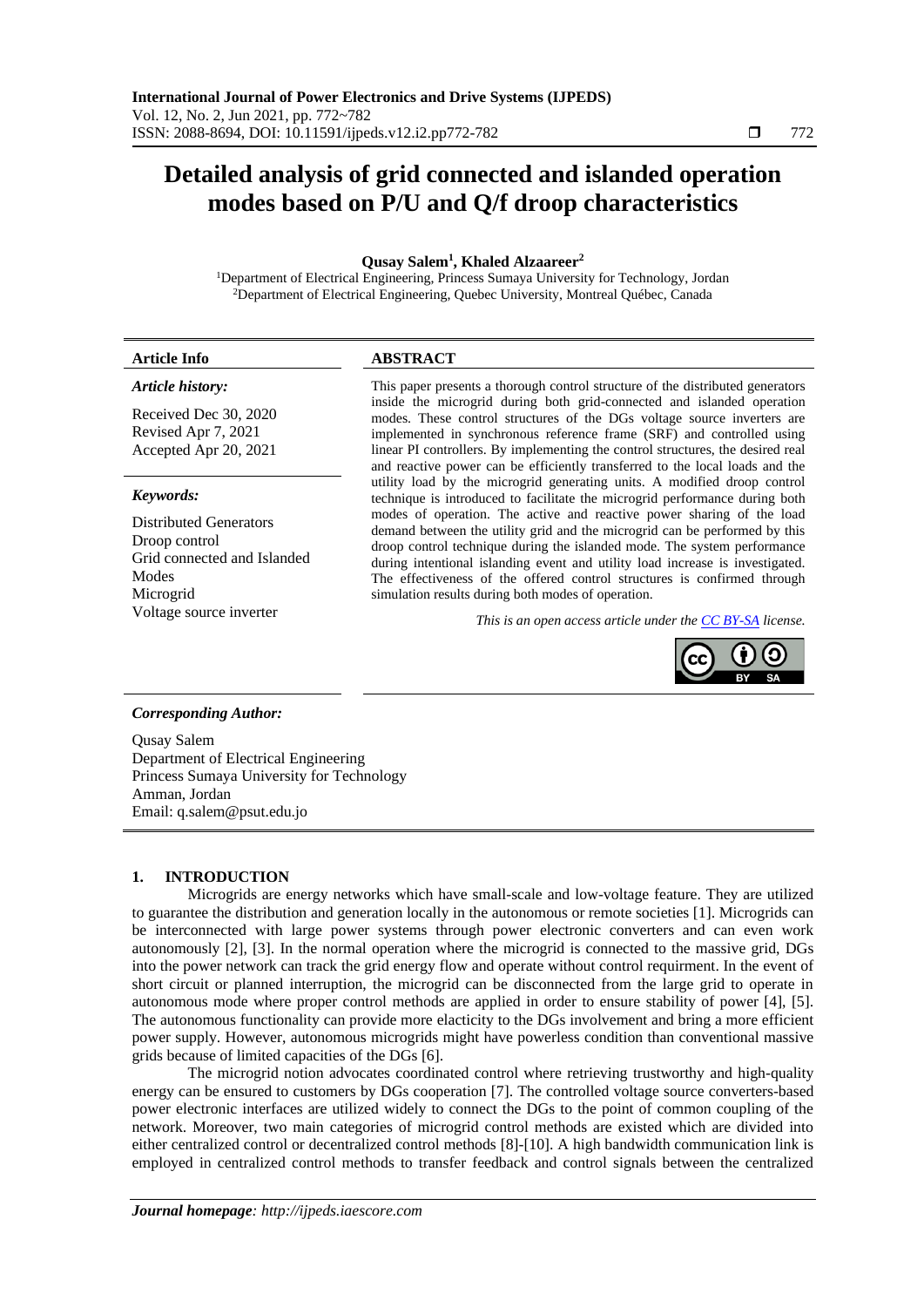controller and the DGs. Centralized controllers are found to be less reliable since system instability might appear due to any communication interruption beside the communication system higher costs [11]-[14]. That's why decentralized control methods are considered more feasible as performing the system online maintenance and achieving self-organizing can be accomplished easily [15], [16]. The methods of decentralized control employ  $P - f \& Q - E$  droop characteristics to regulate the flow of real and reactive power in the microgrid. These droop characteristics are based on highly inductive networks where the decoupling of real and reactive power flow equations can be applied. Slow dynamics and voltage drifts with load change are some features of these droop characteristics which are compatbile with the network impedance high  $X/R$  ratio and large inertia in conventional power systems [17], [18]. However, since line impedances in microgrids are resistive at most, DGs have small inertia and persistent load variations may happen. The  $X/R$  ratio in microgrids is not large like the case in conventional power systems. Consequently, the active and reactive power flow is dependent on  $\delta$  and  $E$  as they are highly coupled. That's why the traditional droop technique which employs decoupled  $P - f \& Q - E$  droops bring out weak performance. Different controllers have been proposed in this context where [19] introduces a virtual resistance so that the system acts in a resistive manner where P and O might be regulated by respectively drooping E and f. [20] and [21] have introduced a virtual reactance and a virtual PQ method, respectively to mimic the inductive system by increasing the  $X/R$  ratio. The  $P - f & Q - E$  droop scheme has the disadvantage of exhibiting power quality problems in terms of frequency and voltage deviations. Replacing the  $P - f$  droop by  $P - \delta$ droop can eliminate the frequency deviations problem where a global positioning system is introduced to synchronize the DG units [22]. E. Rokrok and M. Golshan [23] have introduced an adaptive voltage droop method for improving the regulation of voltage at PCC and mitigating the coupling between  $P$  and  $Q$  droop controllers. In [24], synchronizing the global frequency to a nominal value with better disturbance rejection properties has been realized by considering a finite-time control protocol for frequency restoration, based on feedback linearization. DG self-frequency restoration control has corrected the frequency deviation by droop compensation without the need of utilizing a secondary controller [25]. However, resistive line impedance in low voltage microgrids causes power coupling in  $P - f$  droop control which hasn't been considered and was only applied to high or medium voltage networks.

The current communication-less microgrid control methods have utilized  $P - f \& O - E$  droop characteristics. An alternative approach is proposed in this paper where a  $P - U$  and  $Q - f$  droop control technique is proposed for a microgrid connected to the utility or main grid. The control structures that are implemented to execute the grid-connected and islanded operations of DGs are investigated. An intentional islanding condition is performed to investigate the performance of the microgrid control structures. Moreover, a step change in the utility load has been proposed to prove the control structures performance. The proposed control strategies can control the voltage and power of the DGs in addition to sharing the load demand during all modes of operation. The main contribution of this work is accomplished by considering the abovementioned issues.

The organization of the paper is divided into five sections. At first is the introduction, then section 2 presents the general schematic diagram of the proposed microgrid model. The real and reactive power generation in relation to the proposed droop control methodology is introduced in section 3. Section 4 shows the simulation results which are performed to confirm the applicability and efficiency of the proposed control structures. Finally, section 5 presents the conclusion of the proposed work.

#### **2. THE PROPOSED NETWORK DESCRIPTION**

Figure 1 shows a single-line diagram of the proposed microgrid model which can operate in grid connected and islanded modes. All the distributed generators are supposed to inject the required active and reactive power to support their own loads and the utility load then the remnant of power moves out to the main utility grid. A circuit breaker is placed in the system either to maintain the microgrid online with the main grid or to isolate the faulty sections from the microgrid in case of short circuits. A utility load is connected directly to the point of common coupling (PCC) to be supported by real and reactive power in both modes of operation.

# **2.1. Modeling and control of grid-connected DC/AC voltage source inverter**

Variables in synchronous reference frame (SRF) are used for the control of grid connected inverters in which they described as DC quantities. Figure 2 depicts the circuit diagram of the three-phase voltage source inverter connected to the grid.  $Ua$ ,  $Ub$ ,  $Uc$  are the inverter output voltages,  $Ea$ ,  $Eb$ ,  $Ec$  are the output voltages of the grid. The inductance of the inverter is denoted by  $Li$  and  $Lg$  is the inductance of the grid.  $ia$ ,  $ib$ ,  $ic$  are the injected currents in the main grid.

The equation of the diagram depicted in Figure 2 is formulated differentially as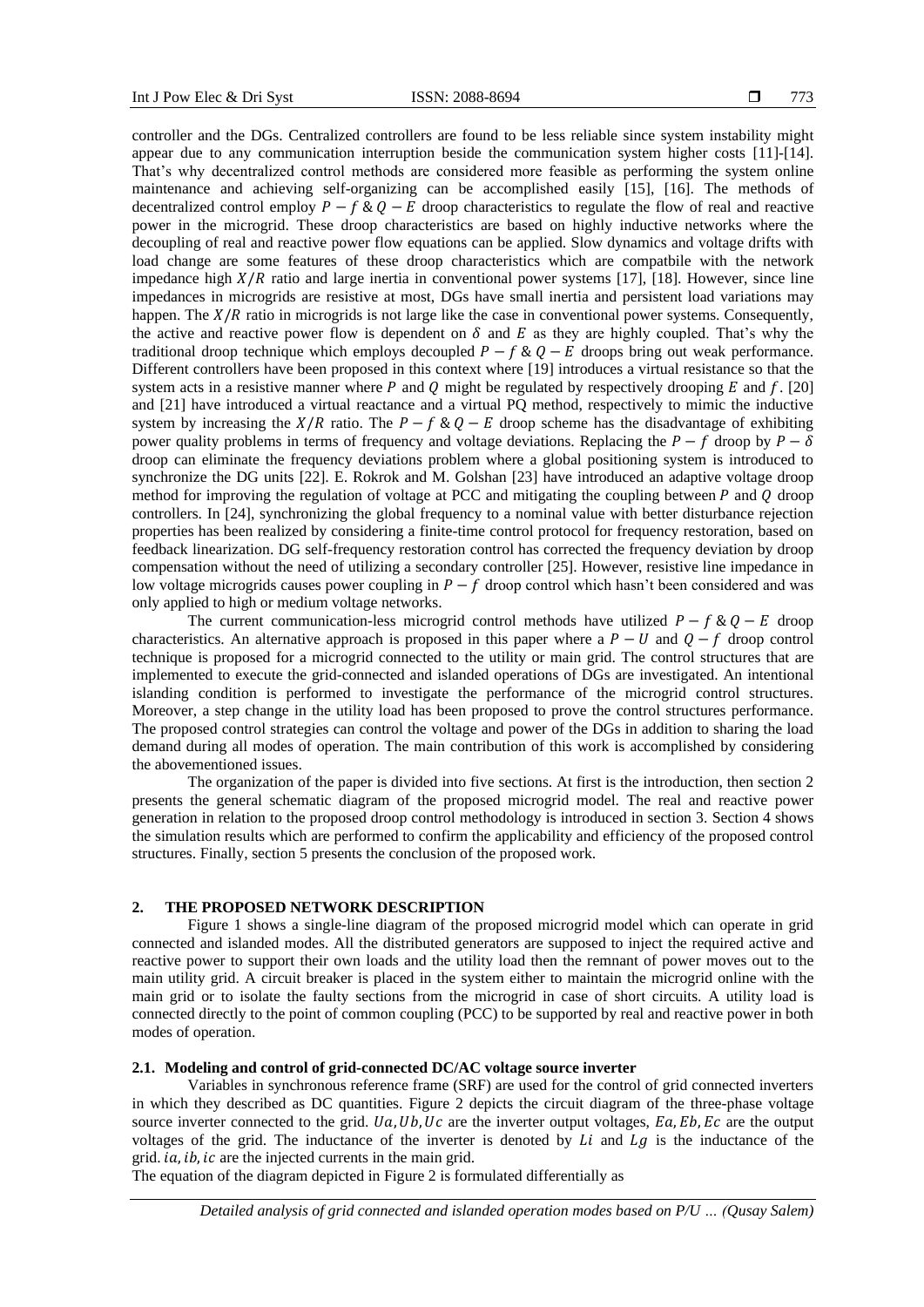$$
L\left[\frac{di}{dt}\right]_{abc} = [U]_{abc} - [E]_{abc} - R[i]_{abc} \tag{1}
$$

Where, the total inductance of the inverter is denoted by L, which means  $L = Li + Lg$ . If  $\omega = 2\pi f$ , where  $\omega$ is the frequency of the grid, then (1) can be formulated in synchronous reference frame as:

$$
U_{dq,ref} = L\frac{di_{dq}}{dt} + (R + j\omega L)i_{dq} + U_{dq}
$$
\n<sup>(2)</sup>



Figure 1: The proposed microgrid model



Figure 2: Three phase DC/AC voltage source converter connected to grid

Then the real part and the imaginary part of (2) can be written as

$$
U_{d,ref} = L\frac{d_{id}}{dt} + Ri_d - \omega L i_q + U_d
$$
\n<sup>(3)</sup>

$$
U_{q,ref} = L\frac{d_{iq}}{dt} + Ri_q + \omega L i_d + U_q
$$
\n<sup>(4)</sup>

Depending on (3) and (4) the arrangement of the grid connected voltage source inverter current control in dqreference frame is illustrated as shown in Figure 3. Where,  $i_{d,ref}$ ,  $i_{q,ref}$  are the dq reference currents. A PLL is used for tracking the phase angle of the grid to be synchronized with DGs. PI controllers are used to compensate the voltage drop caused by the line impedance.

Int J Pow Elec & Dri Syst, Vol. 12, No. 2, June 2021 : 772 – 782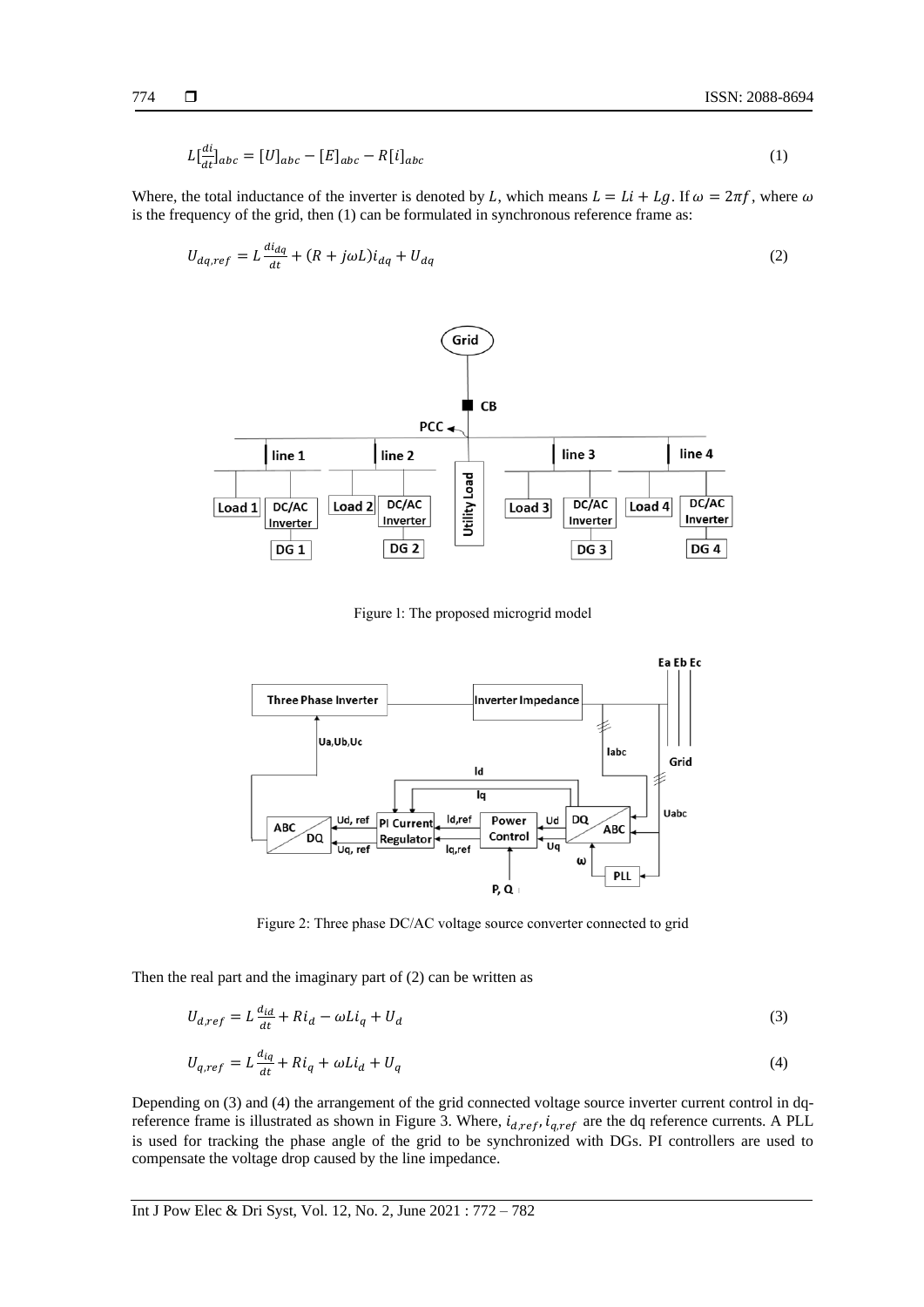

Figure 3. Block diagram of VSI current control

The control equations for  $U_{d,ref}$  and  $U_{q,ref}$  are as the following:

$$
U_{d,ref} = U_d - \omega Li_q + \left(k_p + \frac{k_i}{s}\right) \left(i_{d,ref} - i_d\right) \tag{5}
$$

$$
U_{q,ref} = U_q - \omega Li_d + \left(k_p + \frac{k_i}{s}\right) \left(i_{q,ref} - i_q\right) \tag{6}
$$

Hence, the formulas of active and reactive power are written in synchronous reference frame as:

$$
P = \frac{3}{2} \left( U_{d,ref} \ i_d + U_{q,ref} \ i_q \right) \tag{7}
$$

$$
Q = \frac{3}{2} \left( U_{d,ref} \ i_q - U_{q,ref} \ i_d \right) \tag{8}
$$

It can be seen from (7) and (8) that a mutual coupled voltage exists between the d and q axis quantities. However, this coupling will not cause independent control of P and Q. In other words, if the delivered real power changes, the reactive power will change accordingly. The elimination of this mutual coupling is achieved by considering  $U_{q,ref} = 0$ . Hence, the modified real and reactive power can be written as:

$$
P = \frac{3}{2} U_{d,ref} \, i_d \tag{9}
$$

$$
Q = \frac{3}{2} U_{d,ref} \, i_q \tag{10}
$$

Consequently, the d-axis current monitors directly the active power and the q-axis current monitors the reactive power.

#### **2.2. Control of DC/AC voltage source inverter in islanded mode**

Once the main utility grid is seperated from the microgrid, every DG inside the microgrid will lose stability in terms of very high values of current or voltage transients. In island mode, the grid feeding power converters can not work unless if a grid forming or grid supporting power converter is existed so that the voltage amplitude and frequency of the ac microgrid can be adjusted [26]. In this paper, a power converter which is grid forming one is activated at PCC when the microgrid becomes islanded. The circuit diagram of the grid forming power converter in islanded mode is depicted in Figure 4.

The reference values of the frequency and voltage is determined by a reference sinewave generator. This is because the microgrid has no physical connection with the main grid. Thus, the DG reference voltage in islanded mode is extracted as:

*Detailed analysis of grid connected and islanded operation modes based on P/U … (Qusay Salem)*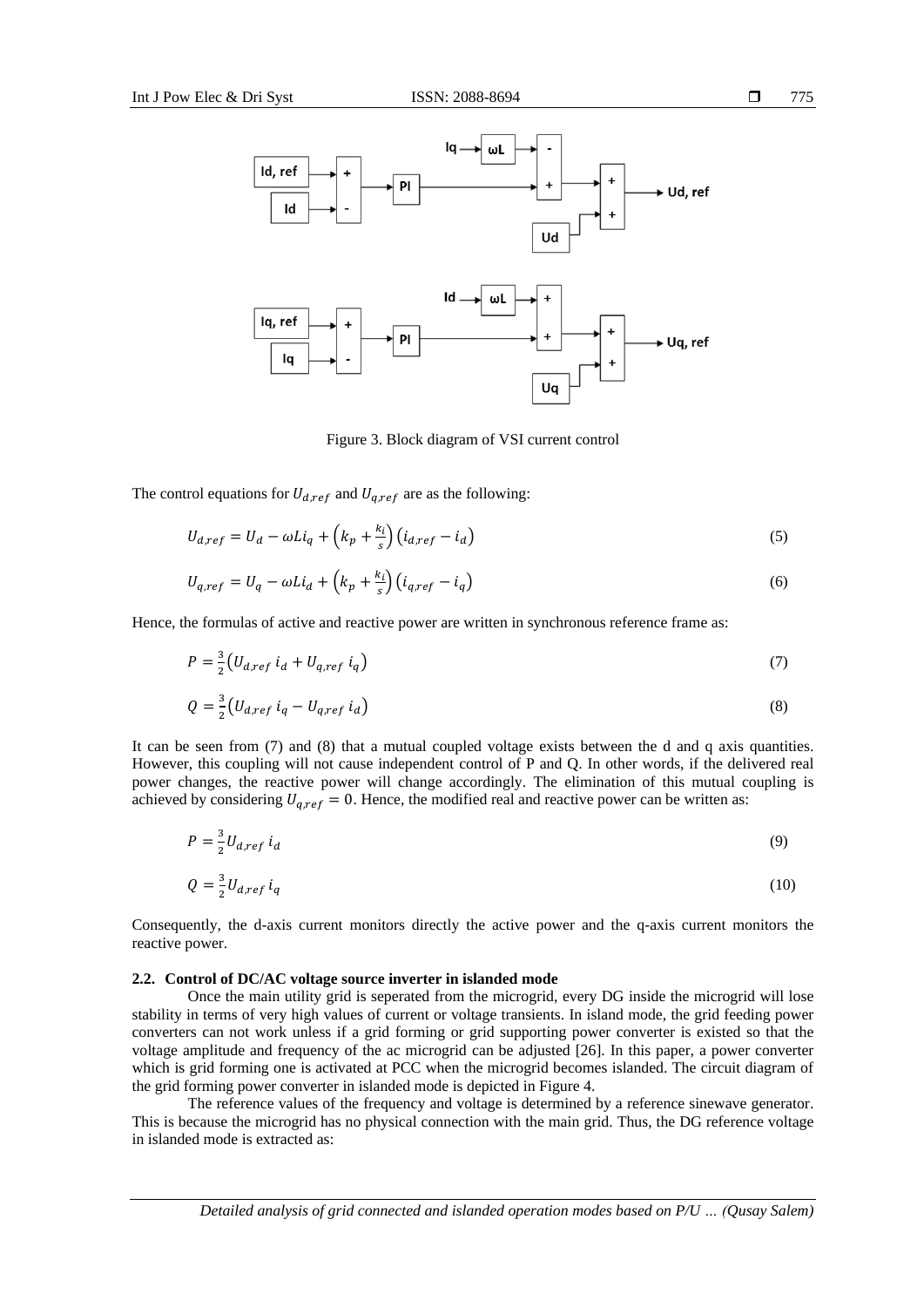$$
\begin{cases}\nU_a = E \sin(\omega t) \\
U_c = E \sin(\omega t + \frac{2\pi}{3})\n\end{cases}
$$
\n(11)  
\n
$$
U_c = E \sin(\omega t + \frac{2\pi}{3})
$$
\n**Example 2.1**  
\n**Three Phase Inverter**  
\n**Table 3.1**  
\n**Table 4.1**  
\n**Table 5.1**  
\n**Table 6.1**  
\n**Table 7.1**  
\n**Table 8.1**  
\n**Table 9.1**  
\n**Table 10.1**  
\n**Table 10.1**  
\n**Table 10.1**  
\n**Table 10.1**  
\n**Table 10.1**  
\n**Table 10.1**  
\n**Table 10.1**  
\n**Table 10.1**  
\n**Table 10.1**  
\n**Table 10.1**  
\n**Table 10.1**  
\n**Table 10.1**  
\n**Example 11.1**  
\n**Table 11.1**  
\n**Table 12.1**  
\n**Table 13.1**  
\n**Table 14.1**  
\n**Table 15.1**  
\n**Table 16.1**  
\n**Table 17.1**  
\n**Table 18.1**  
\n**Example 19.1**  
\n**Table 10.1**  
\n**Example 10.1**  
\n**Table 11.1**  
\n**Table 12.1**  
\n**Table 13.1**  
\n**Example 14.1**  
\n**Table 15.1**  
\n**Example 16.1**  
\n**Table 17.1**  
\n**Example 18.1**  
\n**Example 19.1**  
\n**Example 10.1**  
\n**Example 11.1**  
\n**Table 12.1**  
\n**Table 13.1**  
\n**Table 14.1**  
\n**Table 15.1**  
\n**Table 16.1**  
\n

Figure 4. Circuit diagram of grid forming power converter in islanded mode

The voltage and current control circuit for the grid forming power converter in islanded mode is shown in Figure 5. In the islanded mode, the existing control acts as voltage control through compensation of current. The control unit employs voltage regulators to extract the desired current references. After that, using proper PI controllers,  $U_d$  and  $U_q$  will successfully track their references. The output current references  $i_{d,ref}$  and  $i_{q,ref}$  are compared with  $i_d$  and  $i_q$ , and the difference is inserted to another PI controller. Finally, the resultant output of the current loop performs as a voltage reference signal which is delivered to the gating signals of the three-phase power converter.

# **3. REAL AND REACTIVE POWER BASED ON DROOP CONTROL TECHNIQUE**

Giving consideration to the converter as a voltage source which is controllable and taking into account that the converter is attached to the main grid via a line impedance as illustrated in Figure 6 (a), then the transmitted real and reactive power to the main grid can be formulated as:

$$
P_A = \frac{U_A}{R^2 + X^2} \left[ R(U_A - U_b \cos \delta) + X U_B \sin \delta \right] \tag{12}
$$

$$
Q_A = \frac{U_A}{R^2 + X^2} \left[ -R(U_B \sin \delta) + X(U_A - U_B \cos \delta) \right]
$$
\n(13)

Where, the real and reactive power passing to the grid from the power converter are denoted by  $P_A$ and  $Q_A$ , the voltages of the two power converters are denoted by  $U_A$ ,  $U_b$ , the phase angle difference between both converter voltages is denoted by  $\delta$ , the line impedance is denoted by  $Z = R + jX$  and the impedance angle is denoted by  $\varphi$ . Thus, as  $R = Z \cdot \cos \varphi$  and  $X = Z \cdot \sin \varphi$ , the vector representation of the given model can be represented in Figure 6 (b).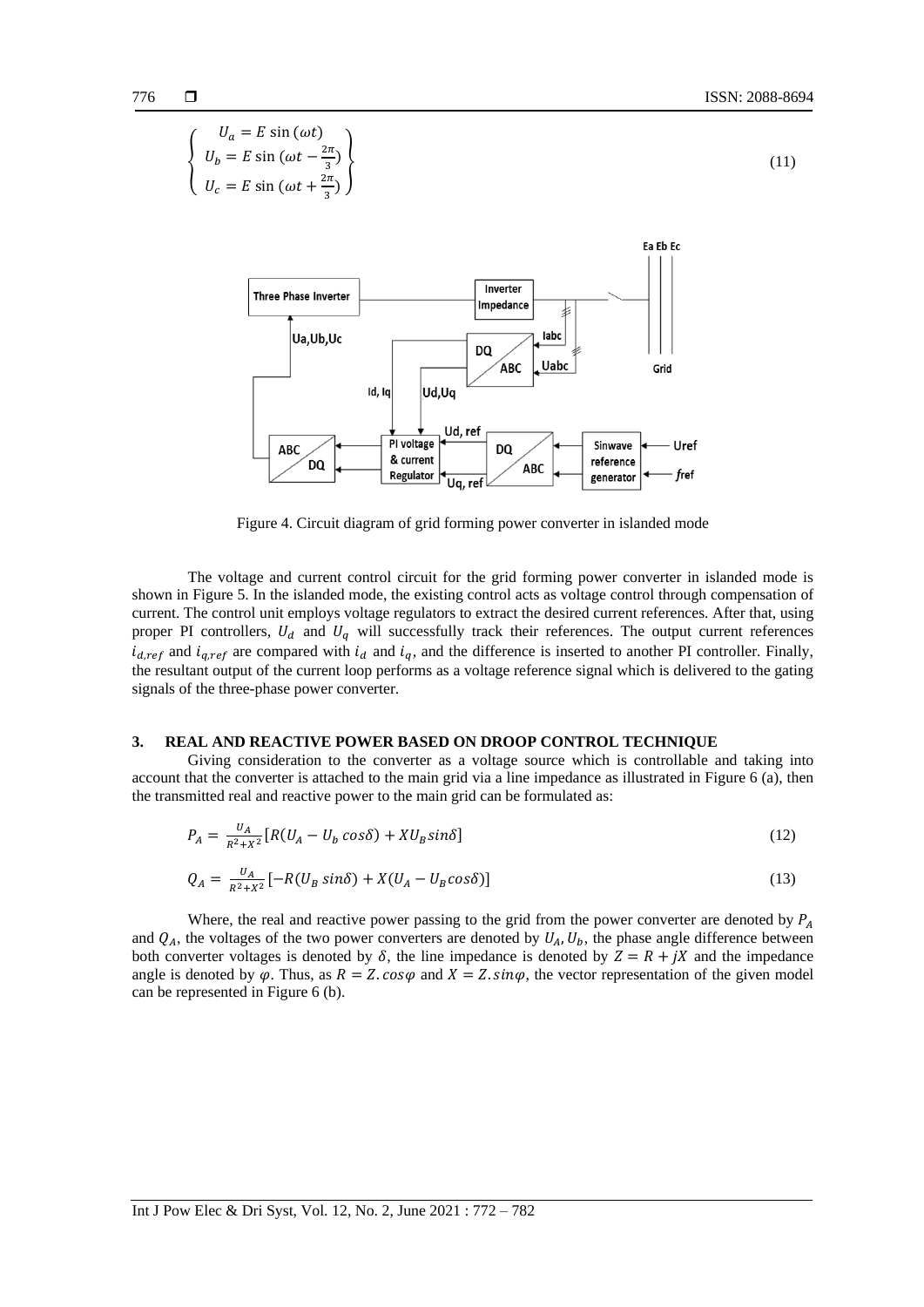

**Voltage Regulation** 

**Current Regulation** 

Figure 5. Voltage and current control of the power converter in the islanded mode



Figure 6. Modelling of power converter connected to the distribution network. (a) Equivalent circuit (b) phasor diagram

In low-voltage networks, the impedance of the grid is principally resistive and thus the inductive part can approximately be neglected. If we assume a small value of the phase angle  $\delta$ , then (12) and (13) can be rewritten as:

$$
P_A = \frac{U_A}{R}(U_A - U_B \cos \delta) \implies U_A - U_B \approx \frac{R P_A}{U_A} \tag{14}
$$

$$
Q_A = -\frac{U_A U_B}{R} \sin \delta \implies \delta = -\frac{R Q_A}{U_A U_B} \tag{15}
$$

Based on the previous two equations, it can be noticed that the voltage magnitude in low-voltage distribution networks and the real power are dependent to each other. Also, the reactive power and the frequency are influenced by each other. From (14) and (15), the expressions of the droop control are demonstrated as:

$$
U - U_o = -k_p (P - P_o) \tag{16}
$$

$$
f - f_o = k_q(Q - Q_o) \tag{17}
$$

The characteristics of the proposed droop control are illustrated in Figure 7. The characteristics demonstrate that the voltage magnitude and the active power are mainly dependent. On the other hand, it is clear that the frequency and the reactive power are also dependent on each other.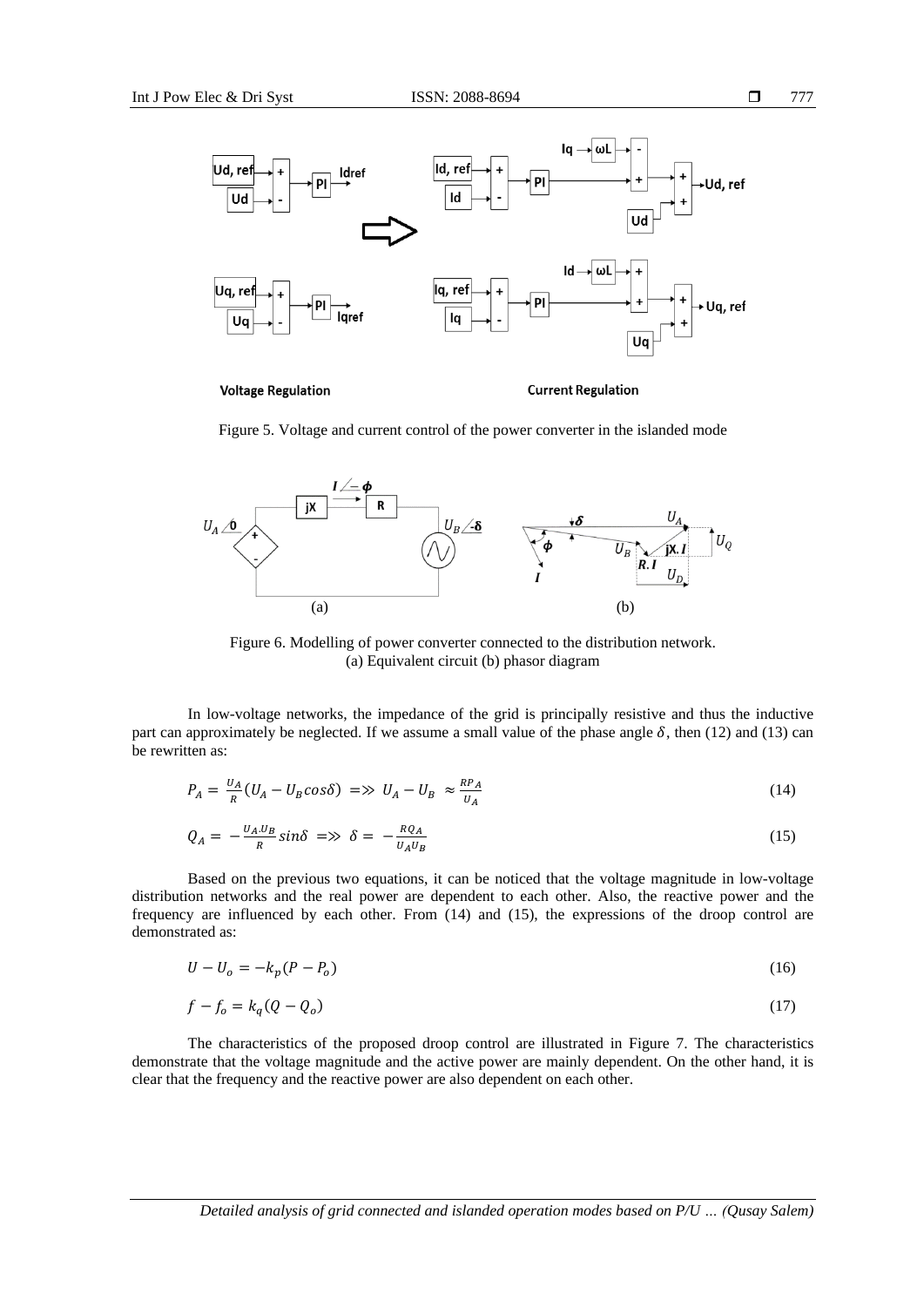

Figure 7. P/U and Q/f droop control characteristics

# **4. DISCUSSION OF SIMULATION RESULTS**

Realization and robustness of the proposed droop control strategies in the microgrid model have been assessed in steady state and transient operating conditions employing 'SimPowerSystems' library toolbox in Matlab/Simulink. The parameters of the single line diagram shown in Figure 1 are given in Table 1. Two scenarios have been evaluated through simulations to examine the system behavior. The first scenario is when an intentional islanding condition takes place. The other scenario is when the utility load increases during the islanding period. The significance and novel aspects of the results are obvious by the operation of the proposed droop control technique where the DGs share the real power to fulfill the total load demand for both scenarios. Moreover, the obtained results reflect the stability and solidity of the DG VSI control strategy during both grid-connected and islanded operation modes.

Table 1. Parameters of the proposed model

| Grid                | $Vrms = 230 V, f = 50 Hz$                       |
|---------------------|-------------------------------------------------|
| DG <sub>1</sub>     | $P = 12 \, \text{kw}, Q = 4 \, \text{kvar}$     |
| DG <sub>2</sub>     | $P = 14 \, kw, 0 = 6 \, kvar$                   |
| DG <sub>3</sub>     | $P = 16 \, \text{kw}$ , $Q = 8 \, \text{kvar}$  |
| DG <sub>4</sub>     | $P = 18 \, \text{kw}$ , $Q = 10 \, \text{kvar}$ |
| <b>Utility Load</b> | $P = 30 \, \text{kw}, Q = 5 \, \text{kvar}$     |
| <b>DGs Loads</b>    | $P = 5 \, kw, Q = 0 \, kvar$                    |
| Line impedance      | $R = 0.5 \Omega, L = 0.8 \, mH$                 |

## **4.1. Intentional islanding scenario**

The microgrid is assumed to work in grid-connected mode at  $(0 \le t \le 1)$  and then disconnected from the utility following an intentional islanding condition at PCC which is proposed at  $t = 1s$  and lasts for 1000 ms (1  $\leq t \leq$  2). After that the system regains its operation to relate to the main grid at (2  $\leq t \leq$ 3). Figure 8 (a)-(d) depicts the microgrid performance concerning the real power, reactive power, rms voltage and frequency while subfigures (e)-(h) depict the grid performance in terms of real power, rms voltage, current and frequency.

It is noticed from the results that the proposed droop control strategies are functioning effectively during grid-connected and islanded modes. Furthermore, it can be noticed that when islanding occurs, the DGs share the real power to fulfill the total load demand since the power supply of the main grid is lost. As a result, the rms voltage of the DGs inverters is increased based on the droop characteristics. The reactive power and frequency of DGs inverters show a little transient at the time of islanding and reconnection due to the circuit breaker operation. At the grid side, it can be noticed that the system is completely islanded at  $(1 \le t \le 2)$  as the grid real power and current reach zeros. In addition, it is also noticed that a small fluctuation on grid frequency is existed at the time of islanding and reconnection conditions. Every DG in the microgrid is equipped with identical droop characteristic is applied for where the DGs real power are shared equally to satisfy the local loads and the utility load during the islanding period (1  $\leq t \leq 2$ ).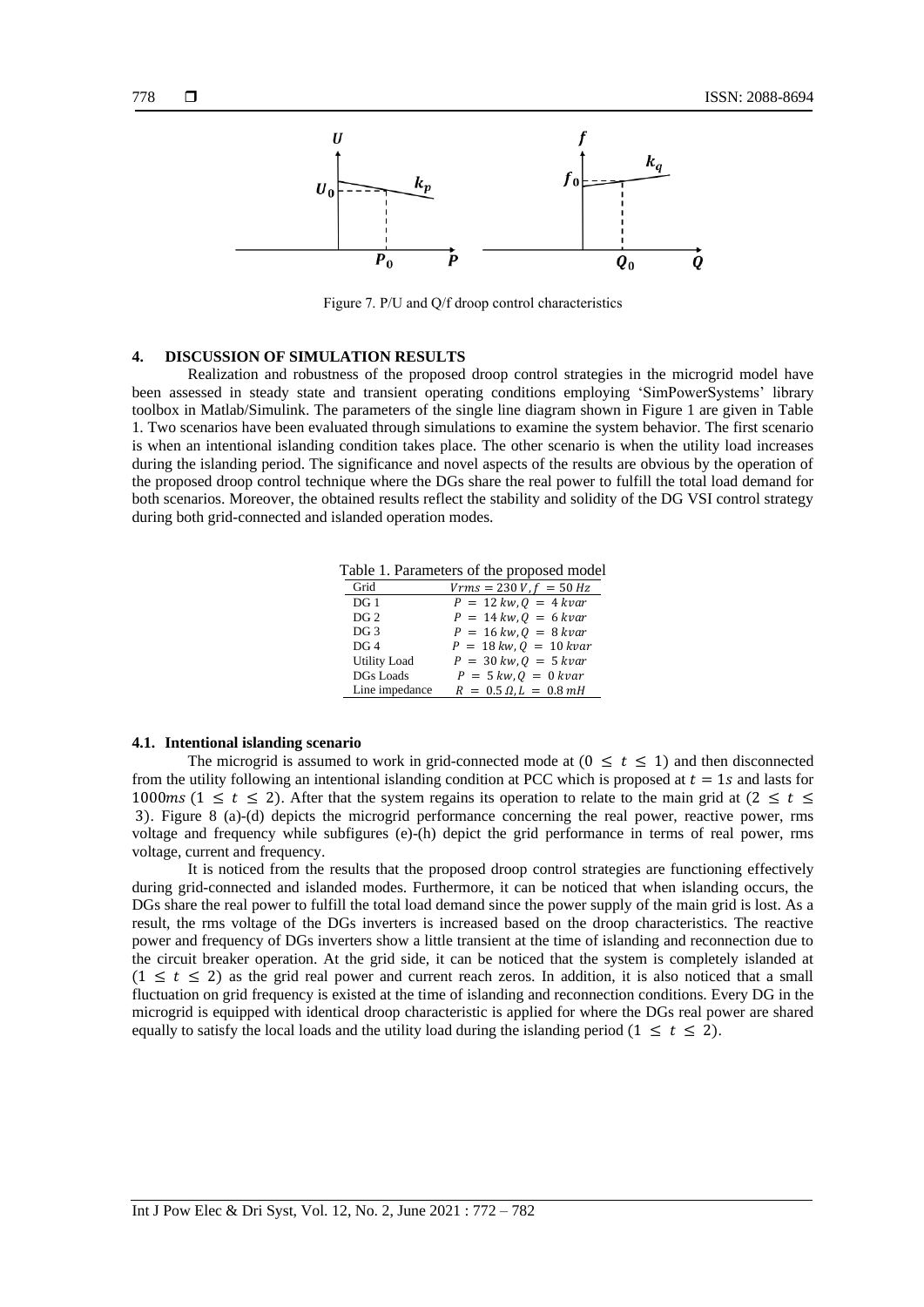

Figure 8. Microgrid and grid performance during intentional islanding scenario

## **4.2. Utility load increase scenario**

Figure 9 (a)-(d) shows the behavior of the microgrid when the utility load increases. The utility load has been increased from  $30kw$  to  $50 kw$  in order to investigate the performance of real and reactive power sharing between the grid and microgrid especially when the system is islanded. It is clearly shown that the real power of DGs inverters in islanding mode have increased to compensate the shortage of generation from the main grid in order to support the demand of utility load. Again, identical droop characteristics are applied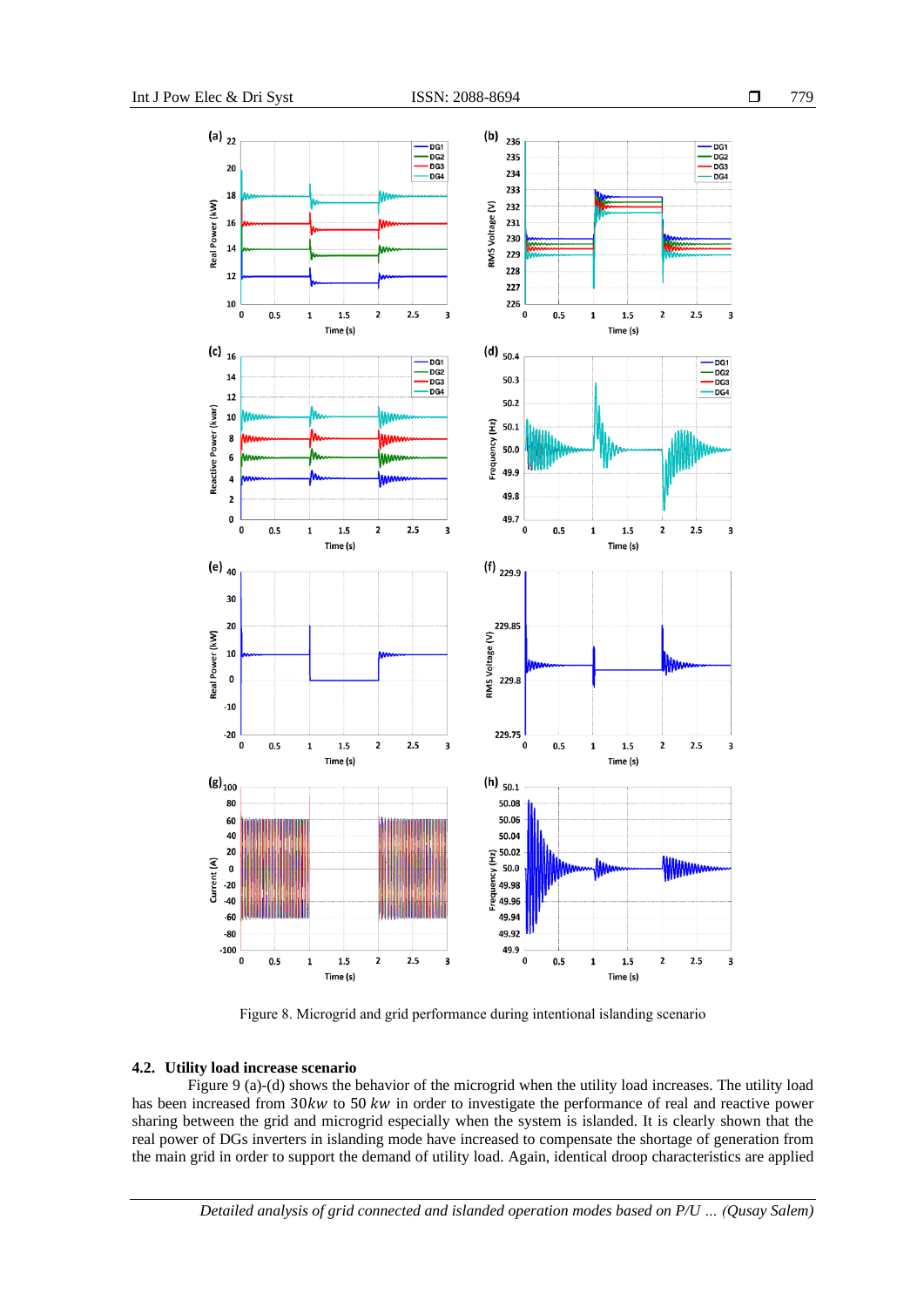for each DG to satisfy the increase in the utility load during the islanding period. This was done by sharing the real power of all DGs such that the utility load increase is divided on the four DGs equally.

Consequently, the DGs rms voltage has decreased based on the droop characteristics. The reactive power and frequency of DGs remain as before with a little transient at the time of islanding and reconnection. However, it can be seen from subfigures (e)-(h) that the main grid real power and current approaches zero as a result of the islanding condition while the voltage and frequency remain within their permissible limits during both grid connected and islanded modes.



Figure 9. Microgrid and grid performance during utility load increase scenario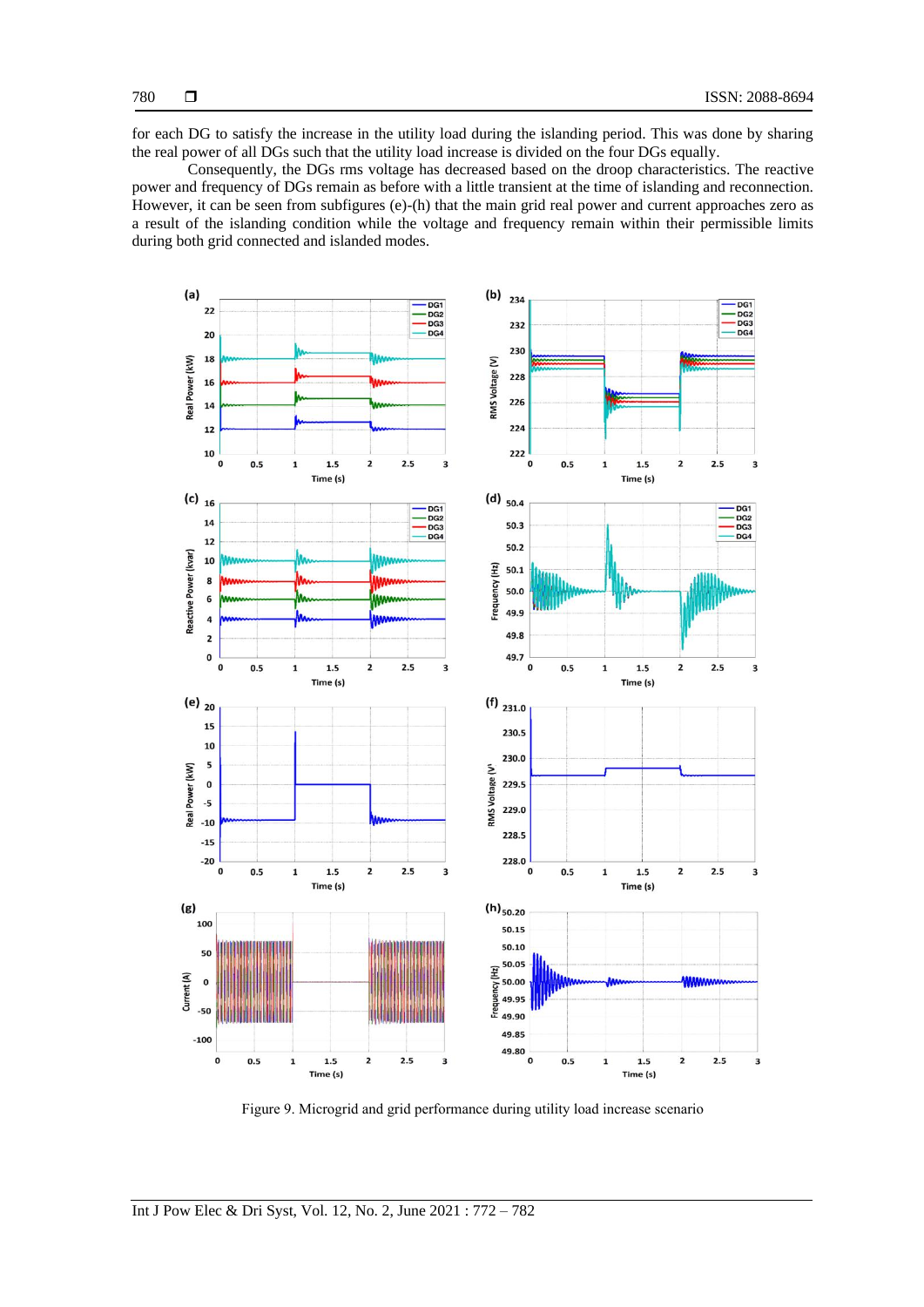#### **5. CONCLUSION**

The system efficacy and behavior of the proposed droop control have been investigated during both grid-connected and islanded modes by proposing an intentional islanding condition at PCC and by increasing of the utility load. Two control interfaces are employed to design the control strategies, the first one represents the grid connected mode and the other one represents the islanded mode. The simulation results confirmed that the response of the proposed control strategies and the droop control can maintain the system parameters within acceptable limits during both modes of operation. The addition of anti-islanding algorithms or techniques to the control units of the microgrid is a proper path of the future work.

# **REFERENCES**

- [1] C.-S. Karavas, G. Kyriakarakos, K. Arvanitis and G. Papadakis, "A multi-agent decentralized energy management system based on distributed intelligence for the design and control of autonomous polygeneration microgrids," *Energy Conversion and Management ,* vol. 103, pp. 166-179, 2015, DOI: 10.1016/j.enconman.2015.06.021.
- [2] J. Li, Y. Liu and L. Wu, "Optimal Operation for Community-Based Multi-Party Microgrid in Grid-Connected and Islanded Modes," *IEEE Transactions on Smart Grid,* vol. 9, no. 2, pp. 756-765, 2018, DOI: 10.1109/TSG.2016.2564645.
- [3] H. Ali, A. Hussain, V. Bui and H. Kim, "Consensus Algorithm-Based Distributed Operation of Microgrids During Grid-Connected and Islanded Modes," *IEEE Access,* vol. 8, pp. 78151-78165, 2020, DOI: 10.1109/ACCESS.2020.2989457.
- [4] C. Dou, Z. Zhang, D. Yue and H. Gao, "An Improved Droop Control Strategy Based on Changeable Reference in Low-Voltage Microgrids," *Energies ,* vol. 10, pp. 1-18, 2017, DOI: 10.3390/en10081080.
- [5] Q. Salem, L. Liu and J. Xie, "Dual Operation Mode of a Transformerless H-Bridge Inverter in Low-Voltage Microgrid," *IEEE Transactions on Industry Applications,* vol. 55, no. 5, pp. 5289-5299, 2019, DOI: 10.1109/TIA.2019.2917807.
- [6] X. Wang, F. Blaabjerg and Z. Chen, "Autonomous Control of Inverter-Interfaced Distributed Generation Units for Harmonic Current Filtering and Resonance Damping in an Islanded Microgrid," *IEEE Transactions on Industry Applications,* vol. 50, no. 1, pp. 452 - 461, 2014, DOI: 10.1109/TIA.2013.2268734.
- [7] M. S. Golsorkhi and D. D. C. Lu, "A Control Method for Inverter-Based Islanded Microgrids Based on V-I Droop Characteristics," *IEEE Transactions on Power Delivery,* vol. 30, no. 3, pp. 1196-1204, 2015, DOI: 10.1109/TPWRD.2014.2357471.
- [8] E. Espina, J. Llanos, C. Burgos-Mellado, R. Cárdenas-Dobson, M. Martínez-Gómez and D. Sáez, "Distributed Control Strategies for Microgrids: An Overview," *IEEE Access,* vol. 8, pp. 193412-193448, 2020, DOI: 10.1109/ACCESS.2020.3032378.
- [9] Q. Salem and J. Xie, "Decentralized power control management with series transformerless H-bridge inverter in low-voltage smart microgrid based P/V droop control," *International Journal of Electrical Power & Energy Systems,* vol. 99, pp. 500-515, 2018, DOI: 10.1016/j.ijepes.2018.01.047.
- [10] Q. Salem and K. Alzaareer, "Fault ride-through capability with mutual inductance in low-voltage single-phase microgrid," *IETE Journal of Research,* 2020, DOI: 10.1080/03772063.2020.1800524.
- [11] Y. K. e. al, "On the Secondary Control Architectures of AC Microgrids: An Overview," in IEEE Transactions on Power Electronics," *IEEE Transactions on Power Electronics,* vol. 35, no. 6, pp. 6482-6500, 2020.
- [12] Q. Xu, J. Xiao, P. Wang and C. Wen, "A Decentralized Control Strategy for Economic Operation of Autonomous AC, DC, and Hybrid AC/DC Microgrids," *IEEE Transactions on Energy Conversion,* vol. 32, no. 4, pp. 1345- 1355, 2017, DOI: 10.1109/TEC.2017.2696979.
- [13] J. Wang, C. Jin and P. Wang, "A Uniform Control Strategy for the Interlinking Converter in Hierarchical Controlled Hybrid AC/DC Microgrids," *IEEE Transactions on Industrial Electronics,* vol. 65, no. 8, pp. 6188- 6197, 2018, DOI: 10.1109/TIE.2017.2784349.
- [14] S. Ansari, A. Chandel and M. Tariq, "A Comprehensive Review on Power Converters Control and Control Strategies of AC/DC Microgrid," *IEEE Access,* vol. 9, pp. 17998-18015, 2021, DOI: 10.1109/ACCESS.2020.3020035.
- [15] I. U. Nutkani, P. C. Loh, P. Wang and F. Blaabjerg, "Decentralized Economic Dispatch Scheme With Online Power Reserve for Microgrids," *IEEE Transactions on Smart Grid,* vol. 8, no. 1, pp. 139-148, 2017, DOI: 10.1109/TSG.2015.2451133.
- [16] A. Vaccaro, V. Loia, G. Formato, P. Wall and . V. Terzija, "A Self-Organizing Architecture for Decentralized Smart Microgrids Synchronization, Control, and Monitoring," *IEEE Transactions on Industrial Informatics*, vol. 11, no. 1, pp. 289-298, 2015, DOI: 10.1109/TII.2014.2342876.
- [17] M. A. Awal, H. Yu, H. Tu, S. M. Lukic and I. Husain, "Hierarchical Control for Virtual Oscillator Based Grid-Connected and Islanded Microgrids," *IEEE Transactions on Power Electronics,* vol. 35, no. 1, pp. 988-1001, 2020, DOI: 10.1109/TPEL.2019.2912152.
- [18] M. Naderi, Y. Khayat, Q. Shafiee, T. Dragicevic, H. Bevrani and F. Blaabjerg, "Interconnected Autonomous AC Microgrids via Back-to-Back Converters—Part I: Small-Signal Modeling," *IEEE Transactions on Power Electronics,* vol. 35, no. 5, pp. 4728-4740, 2020, DOI: 10.1109/TPEL.2019.2943996.